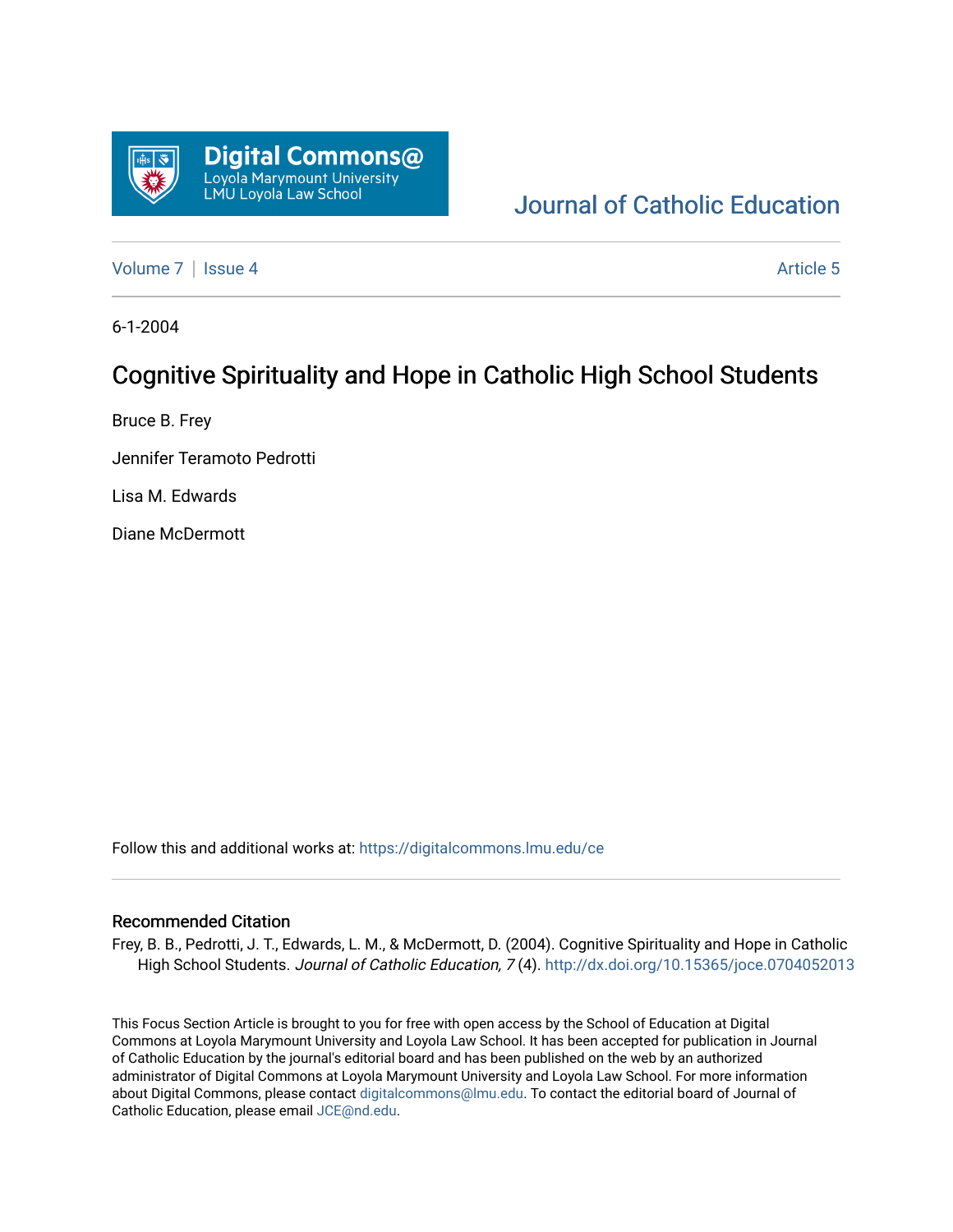# **COGNITIVE SPIRITUALITY AND HOPE IN CATHOLIC HIGH SCHOOL STUDENTS**

#### BRUCE B. FREY

*University of Kansas*

#### JENNIFER TERAMOTO PEDROTTI *California Polytechnic Institute*

### LISA M. EDWARDS

*University of Notre Dame*

#### DIANE MCDERMOTT

*University of Kansas*

*This study explores the validity of a construct of cognitive spirituality as measured by a recent measure, the* Spirituality Index of Well-Being*, in a sample of Catholic high school students. Spirituality on this scale is conceptualized as a composite of life scheme (having meaning in one's life) and generalized self-efficacy. Construct-based validity evidence was produced through factor analysis and examination of correlations between the spirituality scale and subscale scores with scale and subscale scores on the* Children's Hope Scale*, a well-being indicator previously used for this population. In addition, differences between male and female students were found, with females producing higher scores on the life scheme subscale, suggesting a greater sense of meaning in their lives. The* Spirituality Index of Well-Being *also demonstrated high internal reliability in this sample. It is argued that the goal of Catholic education is education of the whole person and that this conceptualization of spirituality is consistent with that goal. The Spirituality Index of Well-Being appears to be a valid and reliable measure of cognitive spirituality for this population and a useful indicator of student well-being.*

"What greater work is there than disciplining the mind and forming the habits of the young?" (Pius XI, 1936, p. 5)

Catholic education is committed to the education of the whole person. John<br>Paul II (1998) has written that "school cannot be limited to offering young<br>needs idea in the main benefits of has whole be a help than leak people ideas in the various branches of knowledge; it must also help them look in the right direction for the meaning of life"  $(p, 1)$  and "school must help young people learn how to understand these values, by fostering harmonious development of every dimension of their personality from the physical and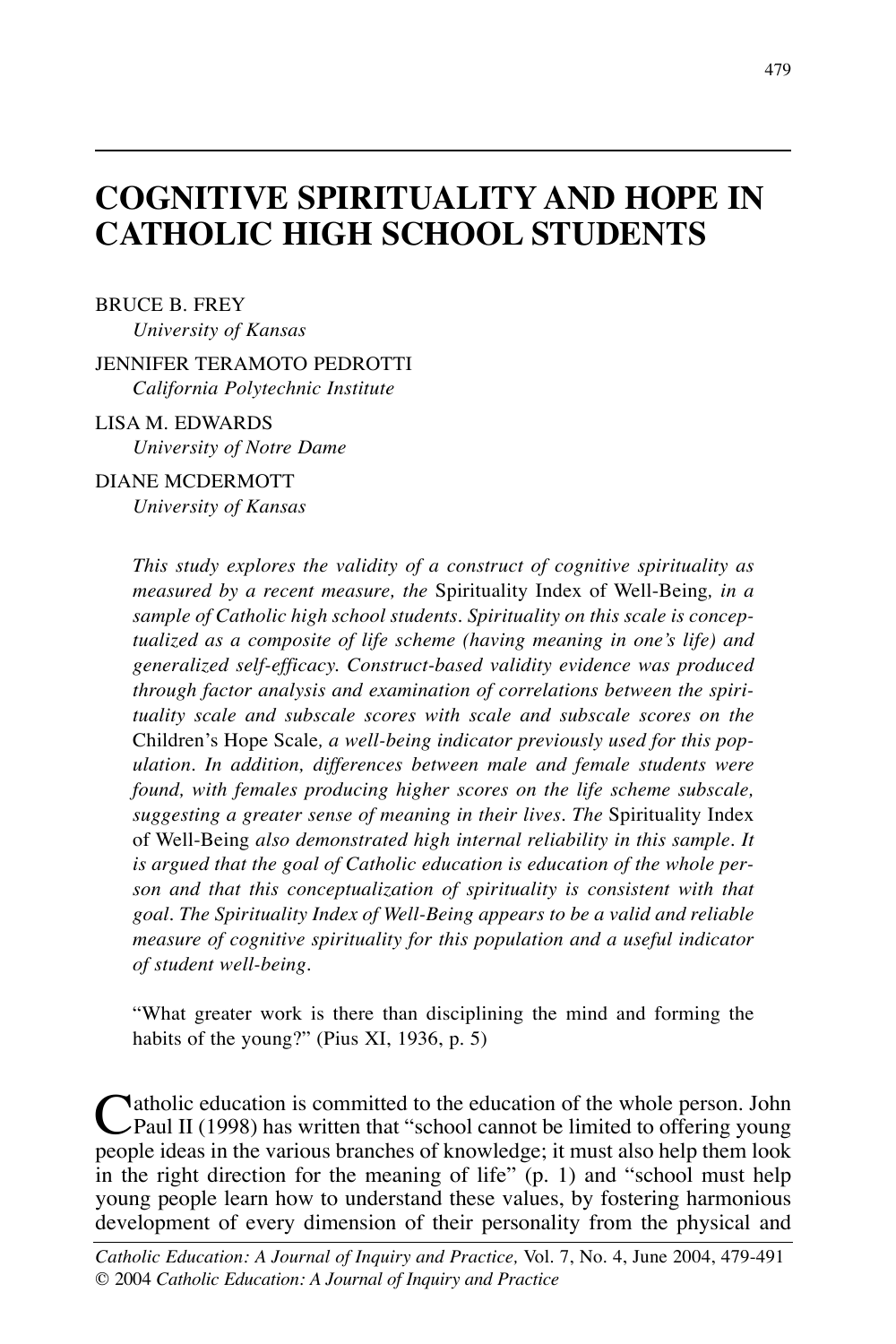spiritual to the cultural and relational" (p. 1). More directly, he describes the purpose of the Catholic school as "the advancement of the human person" (John Paul II, 1991, p. 2).

Groome (1999) argues that the purpose of Catholic education is the integration of a student's mind, body, and character. He identifies the understanding of a link between knowledge of the material world and knowledge of how to live one's life as wisdom and suggests that pioneering Catholic educators of the past (e.g., St. Augustine, St. Thomas Aquinas) consistently argued for a commitment to "character formation—to nurturing the values and virtues that enables people to live more humanly themselves and to contribute to the common good of society, to live with respect and responsibility for self and others" (p. 25).

The goal of producing a whole person places a hefty mandate on Catholic educators. What does a whole person look like? How does a whole person think? How can this objective be measured? At a minimum, whole persons should have an understanding of themselves and their place in the world. Rodimer (2001) believes that Catholic students are taught these skills of understanding and should see themselves and others as distinct individuals with unique strengths. Catholic schools work with the family to give students the "moral thoughtful leaders who will make the world a better place for themselves, their families, and their communities" (p. 22).

The type of understanding which is found necessary for a whole person – knowledge of self and a sense of meaning in one's life – is consistent with a model of spirituality, that has been offered by Daaleman and colleagues (Daaleman, Cobb, & Frey, 2001). Under this model, spirituality is defined as the sum of two components: self-efficacy and life scheme. It is cognitive in nature and distinct from religiosity. Though this perspective of spirituality is consistent with Catholic education's delineation of the characteristics of a whole person, the scale had not been validated for a school age population and data had never been gathered on Catholic high school students. Another important dimension of a healthy personality, hope, was recently measured in this population (McDermott, Pedrotti, Edwards, & Houske, 2002). Hope is a wellresearched attribute consistently found to be associated with a variety of wellbeing and school success indicators (Snyder et al., 1991). McDermott and colleagues found that hope was higher in the Catholic high school population than for students from the general population. One would expect a relationship between cognitive spirituality and hope, as the two variables are indicators of well-being. Additionally, both constructs make use of an efficacy-type component which provides a specific theoretical overlap. The present study measured levels of spirituality in 577 high school students attending Catholic schools in the Midwest, explored the validity of the Spirituality Index of Well-Being for this population, and investigated the relationship between spirituality and hope.

## **SPIRITUALITY**

Over the last decade, there has been an increase in theoretical discussions and research concerning the role of spirituality in well-being and quality-of-life (Koenig, 2000; Larson, Swyers, & McCullough, 1998; Mitka, 1998; Ory &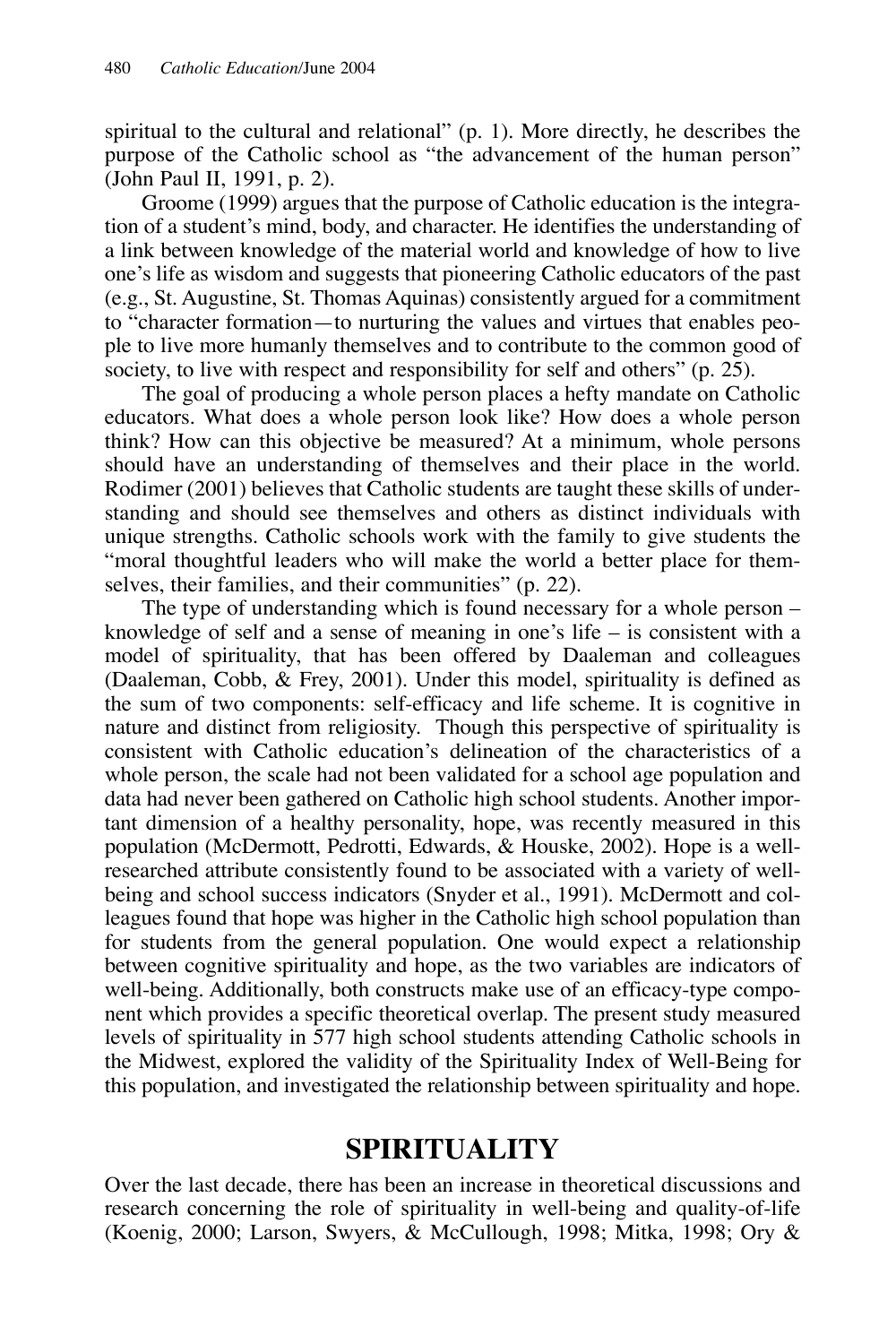Lipman, 1998). Models for exploring and understanding the relationship between spirituality and well-being have come from the fields of medicine (Larson et al., 1998; Levin, 1994), social work (Canda & Furman, 1999), and psychology (Pargament & Mahoney, 2002).

In the medical community, spirituality has been identified as a key indicator of patients' needs, attitudes, and the treatment choices they make. Patient care is affected by attitudes and behaviors driven by religious and spiritual beliefs (Ganzini, Johnston, McFarland, Tolle, & Lee, 1998; Meier et al., 1998). Spiritual beliefs affect health beliefs (Furnham, 1994) and some clinical studies have identified potential links between spirituality and success of medical treatment (King, Speck, & Thomas, 1994).

Among social work researchers, the argument has been made that because religious and spiritual experiences and beliefs are so prevalent in people's lives, it is crucial that they be considered in understanding clients. Canda and Furman (1999), in an exhaustive review of spirituality in social work, support this position, and present an operational model which assumes that humans have an underlying drive toward attaining the qualities of spirituality. To be accepted as a valid research variable, they argue, spirituality must be viewed as capable of manifesting itself in a variety of ways that include religious expressions, spiritual development and experiences, and the underlying drive to be spiritual. They list common questions that frame the spiritual journey:

It is human nature to try to make sense of self and world. Who am I? Why do I exist? What is my purpose?... How do I fit in the world? These are questions of meaning that everyone struggles with in various ways….We also need a sense of integration and wholeness within ourselves and in relation to the world….What is my place in the scheme of things? (pp. 49-51)

In psychology, the characteristics of spirituality are studied within a family of healthy variables which make up a web of theoretical relationships and provide context for an approach known as *positive psychology* which studies positive subjective experience (Seligman, 2002; Snyder & Lopez, 2002). Pargament and Mahoney (2002) argue that researchers should attend to spirituality, among other reasons, because of associations between level of spirituality and mental health (Koenig, 1998), drug and alcohol use (Benson, 1992), reactions to stressful life experiences (Pargament, 1997), illness, and even death (Ellison & Levin, 1998). In the context of positive psychology, spirituality is viewed as providing a framework for coping, adjustment, growth, and reaching one's human potential.

Recent work on the spirituality variable has focused on the varied definitions of spirituality (Koenig, McCullough, & Larson, 2001). Major limitations for researchers have been the absence of operational definitions, treating measures of religion and measures of spirituality as interchangeable, and a lack of valid and reliable measures (Daaleman, Frey, Wallace, & Studenski, 2002a; Sloan, Bagiella, & Powell, 1999). Canda and Furman (1999) report that, outside of religious studies, the term spirituality has not typically been used by scholars, but when the term is used and defined, three different strategies have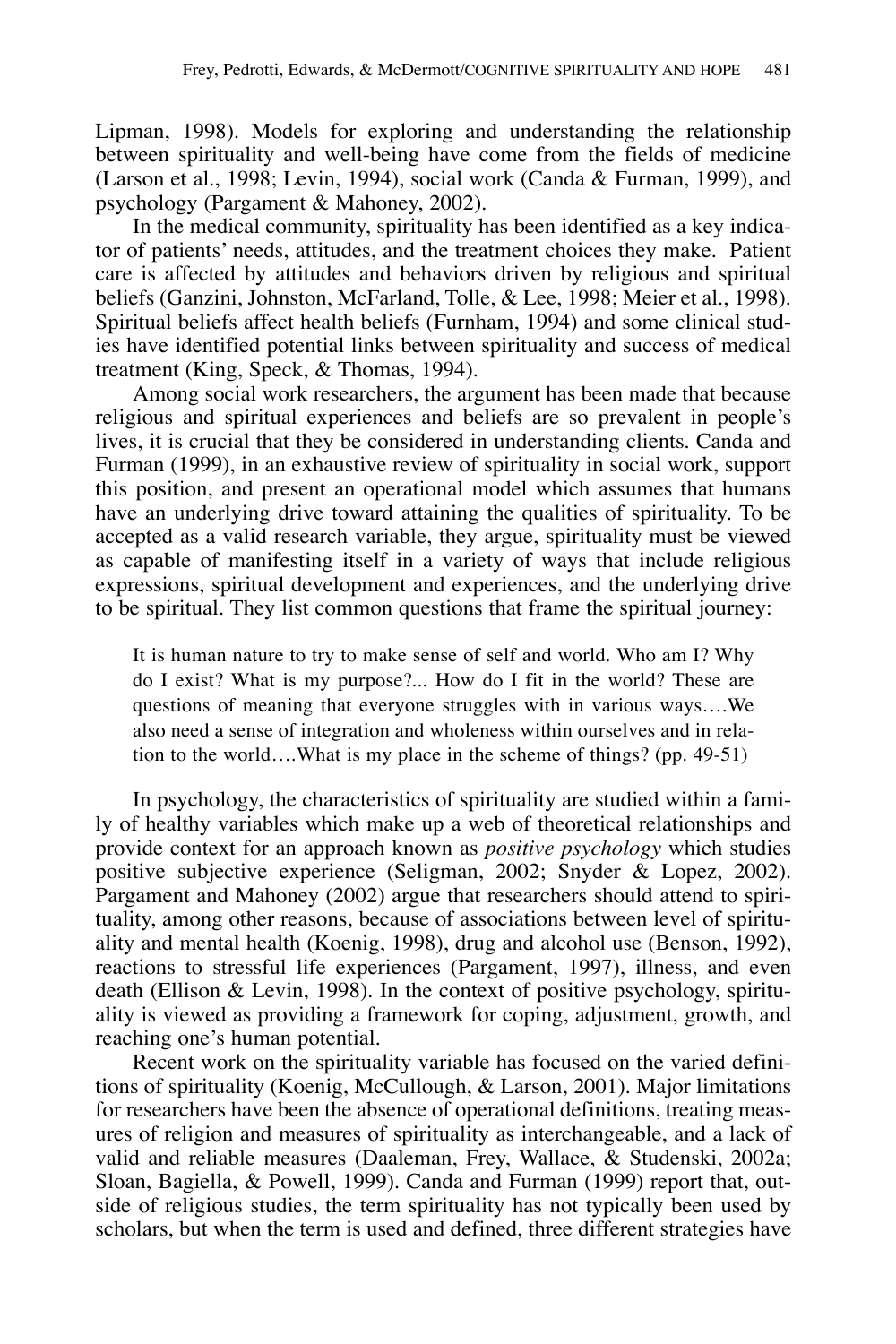been used. One approach is to define spirituality only in situation-specific ways; spirituality is different things, to different people, at different times. A second approach is to use general concepts and theories and assume they are meaningful across cultures and times. A third approach is to acknowledge the diversity of conceptualizations of spirituality that exist, while also seeking to identify a common set of components.

Another framework by which one can categorize the multitude of definitions is the extent to which spirituality is defined as a religion-based construct. People can characterize themselves as religious and spiritual, approaching the constructs as independent, though perhaps related, qualities of what it is to be human (Zinnbauer et al., 1997). There are theological definitions of spirituality, which center on belief in a divine being, as well as sociological, philosophical, and psychological definitions (Cox, 1996). Canda and Furman (1999) use the term "nonreligious spiritual propensity" for a spiritual person who does not use religion as a foundational belief system, and believes that all features of spiritual propensity can take on nonreligious forms. When spirituality's relationship with well-being is considered, and when theories are presented which postulate that the relationship is causal, moderating, or mediating, it is a psychological definition which is typically most useful.

Whether a researcher has adopted a religious or nonreligious view of spirituality, certain definitional characteristics are common across the scholarly fields. Common are definitions which describe spirituality as an aspect of humans that seeks meaning and purpose (Canda & Furman, 1999; Doyle, 1992), connections with something greater than one's self (Cox, 1996), transcendence (Mauritzen, 1988) and a search for the sacred, those things extraordinary and worthy of respect (Pargament & Mahoney, 2002). Spirituality is a construct which represents a sense of meaning, purpose, and power (Wulff, 1997).

# **COGNITIVE SPIRITUALITY**

Daaleman, Cobb, and Frey (2001) have presented a view of what they named health-related spirituality arising from a context of quality-of-life. It differs from typical lay or previous research definitions of spirituality in three important ways:

- 1. It is person-centered. Qualitative methods were used to define the term spirituality and its relationship to well-being from the perspective of patients in a family medicine clinic, not the viewpoint of researchers (Frey & Daaleman, 1999).
- 2. It provides a conception of spirituality which is distinct from religiosity. Most previous spiritual well-being models explicitly or implicitly subsume beliefs in God and religious attitudes as part of spirituality (Sloan et al., 1999).
- 3. It describes spirituality as a cognitive construct. The two components of this view of spirituality are a coherent, pervasive life scheme through which one sees the world and one's place in it, and a generalized self-efficacy. By this definition, highly spiritual people see life as understandable and manageable and believe in their ability to plan and execute the necessary steps to achieve goals. The characterization of these components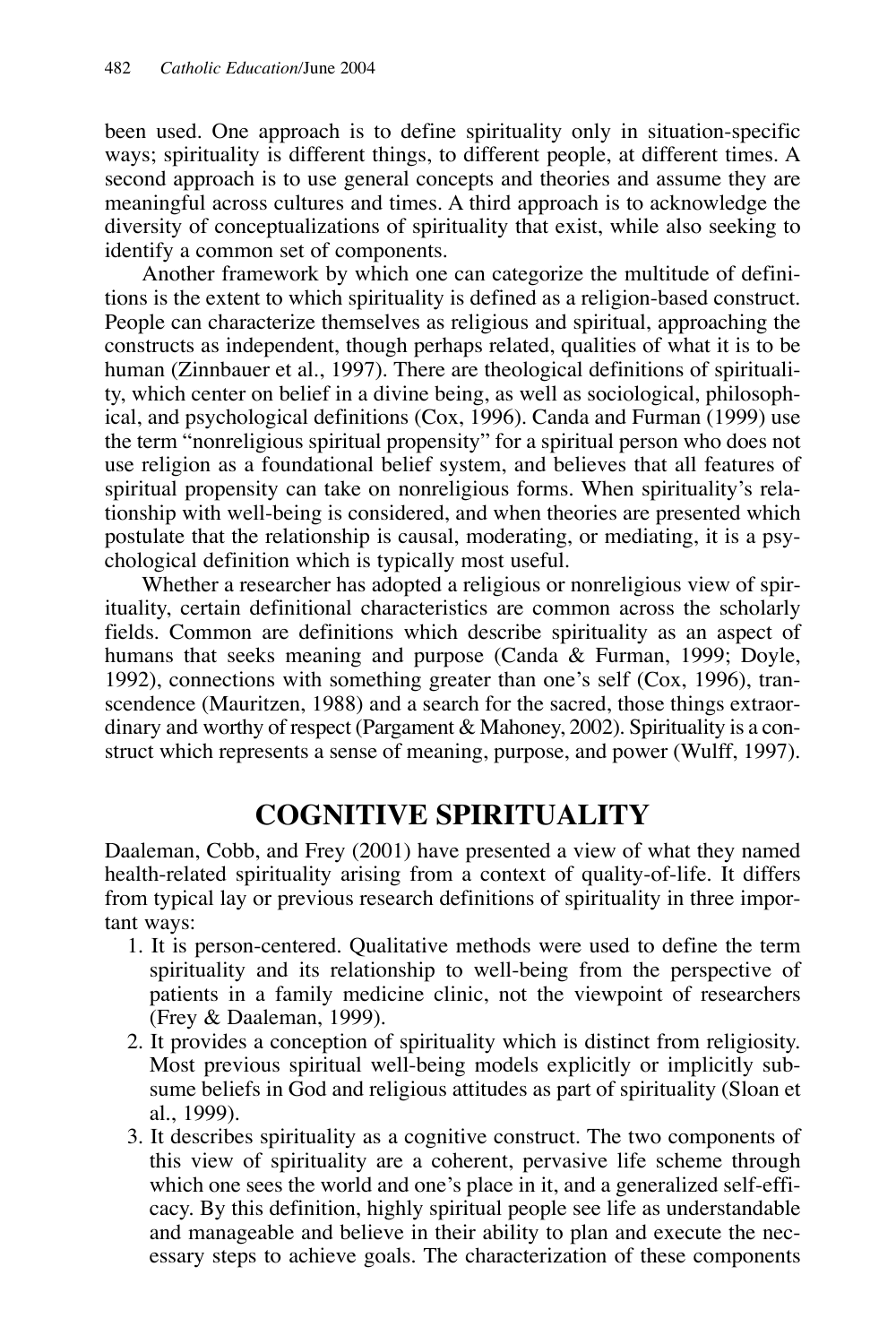are consistent with Antonovsky's (1987) view of the potential for a coherent life scheme to act as a framework for maintaining well-being and Bandura's (1997) view of the positive nature of self-efficacy.

Daaleman and colleagues (2001) have presented a conceptual pathways model of how spirituality might operate as a link between changes in health status and subjective well-being. Their model was specific to the health context from which it arose, but it can be generalized to a broader representation of how spirituality shapes well-being as a reaction to all life experience. Figure 1 presents this broader conceptualization. The framework suggests that life experiences, especially social and psychological disruptions, activate a process of comprehension and information gathering influenced by core beliefs about the self and the world. Preliminary interpretations of these events are framed, shaped, and ultimately understood within one's life scheme and feelings of self-efficacy, cognitive spirituality.

Figure 1.

Theoretical Model of Cognitive Spirituality (Generalized from Daaleman et al., 2001)



The Spirituality Index of Well-Being was designed for well-being research to measure this new construct, and the scale has produced validity and reliability evidence in adult populations. Among older members of a health care system, spirituality was found to be positively related to well-being indicators such as quality-of-life and physical functioning and negatively related to geriatric depression (Daaleman et al., 2002a). There was no relationship with religiosity, a crucial validity indicator that the construct was independent from the strength of one's religious beliefs. In a secondary analysis on the same data, spirituality was found to be a significant explanatory factor of self-reported health in this age group, even after controlling for physical functioning, depression, age, and race (Daaleman, Perera, & Studenski, 2004) which suggests that spirituality plays a role in one's perceptions of health, regardless of actual level of physical functioning.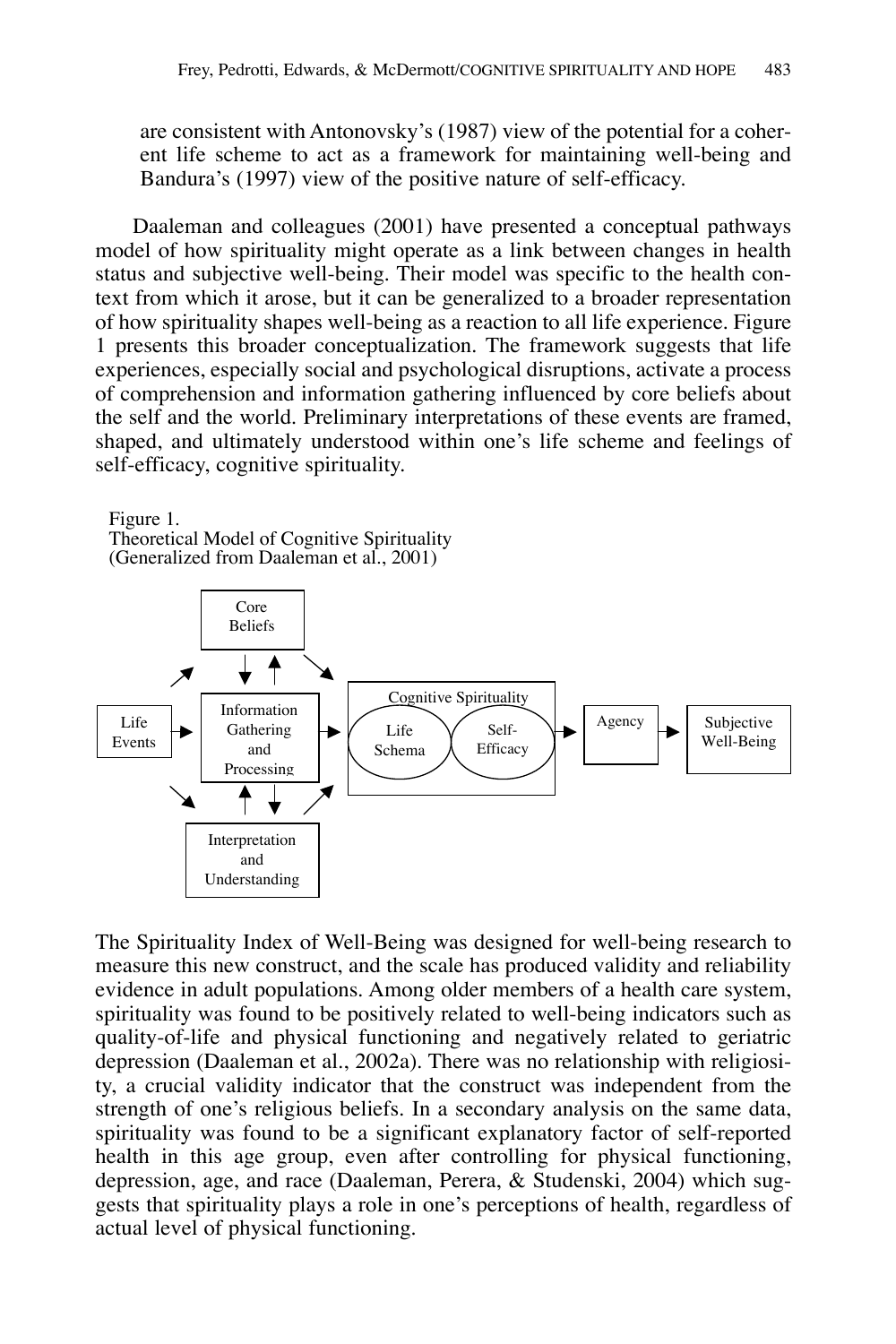## **HOPE**

As presented by Snyder and colleagues (1991), hope is a bidimensional construct consisting of pathways and agency. The pathways component is defined as possessing the ability to generate various routes toward a specified goal. At times these pathways may be blocked by various obstacles, but hopeful individuals are able to create new pathways in these circumstances. Agency is the energy, or motivation, that enables an individual to sustain continued progress along the various pathways toward one's goal. By definition, these two factors must both be present in an individual in order for that individual to possess hope (Snyder et al., 1991).

Hope has been associated with many other positive attributes. High hope individuals have been found to possess greater psychological adjustment, better problem-solving skills, higher academic achievement, higher athletic achievement, and better health (Snyder, Sympson, Michael, & Cheavens, 2001). Hope has also been positively associated with optimism, self-esteem, and self-efficacy, better coping skills, and negatively associated with depression (Magaletta & Oliver, 1999; Snyder et al., 1991). These connections have been found across age, race, culture, and gender with no significant differences in levels of hope within these categories (Snyder, 1994; Snyder et al., 1991).

Hope was chosen as an investigative correlate of spirituality for four reasons. First, both hope and health-related spirituality are presented as constructs which tap into the more generalized notion of well-being and both are defined as positive attributes. Second, the positive intentionality component of spirituality is seen as a representation of Bandura's (1997) self-efficacy (Daaleman et al., 2001) and hope and self-efficacy have been described as similar constructs throughout the literature. Both attributes rely on an expectancy-based core, both are oriented toward the future, and both are considered powerful cognitive sets that deal with outcomes and goals. Some researchers have posited that the agency component of hope theory may equate to the basic tenet of self-efficacy, but maintain that hope theory takes one more step by including outcomes as well as expectancies (Magaletta & Oliver, 1999). Third, hope has been associated with coping skills and other systems whereby people deal with life and frame their understanding of the world. This characteristic should be closely aligned to the "meaning of life" or life scheme component of cognitive spirituality. Finally, it is hypothesized that spirituality will be measured at high levels in Catholic high school students, a hypothesis already supported for hope in this population. A similar pattern of results should be seen with the two constructs.

### **METHODS**

#### **PARTICIPANTS**

Five hundred and seventy-seven students between the ages of 14 and 18 participated in this study. Of those, 304 were female and 273 were male. The majority, 385, were Caucasian, 108 were Hispanic, 30 African American, 8 Asian, 1 Native American, and 38 marked multi or biracial.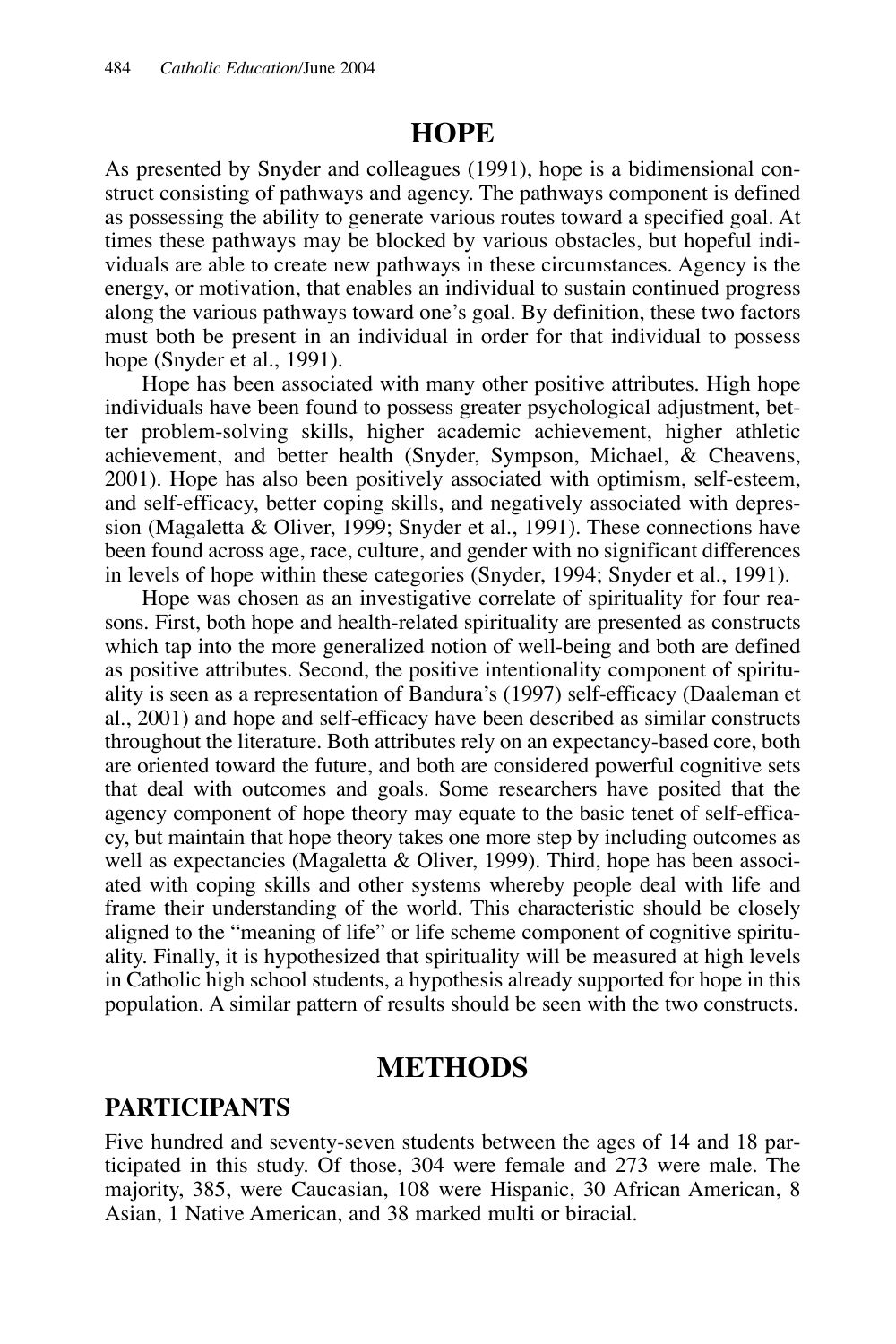### **PROCEDURE**

Two Catholic high schools agreed to participate in this study. The instruments were administered by the instructor of the students' first hour homeroom class. Written instructions for the administration were provided to ensure standardization of administration across all classrooms.

### **INSTRUMENTS**

The Spirituality Index of Well-Being (SIWB; Daaleman et al., 2002a) is a 12 item scale designed to be useful in health and well-being research. Following the cognitive spirituality model, responses are summed to create two subscale scores, life scheme and self-efficacy, and subscale scores can be combined to create a single score representing spirituality. Responses are in a 5-point Likert format; scores can range from 12 to 60 for the total score and 6 to 30 for each subscale score. For a sample of individuals aged 65 and above, Daaleman and colleagues reported internal reliability estimates of .87 for the total scale, .83 for the self-efficacy subscale and .80 for the life scheme subscale indicating moderate to high reliability. Beyond its theoretical ties to the health-related spirituality model, construct evidence of validity was provided by a factor analysis with a clean, easily interpreted two-factor solution. Convergent validity was supported through a pattern of correlations in expected directions with a variety of traditional quality-of-life measures. Discriminant validity evidence includes the lack of a significant correlation with a religiosity scale and a much stronger set of correlations between measures of quality-of-life and scores on the SIWB than between these measures and religiosity.

The Children's Hope Scale (CHS; Snyder et al., 1997) is a six-item measure designed for children aged 7 to 16. Based on the two factor model of hope, the CHS is a dispositional measure of hope that can be completed and scored in about 3 minutes. Three of the six items on the hope scale measure agency, while the other three measure pathways thinking. Scores can range from 6 to 30 for the total scale and 3 to 15 for each subscale. Snyder and colleagues found estimates of internal reliability for the *Children's Hope Scale* ranging from .72 to .86, with a median alpha of .77 and a 1 month test-retest correlation of .71. Across ages, the mean total score was 25, and the mean score for each subscale was 12.5. Snyder et al. (1997) provide convergent validity evidence in the form of correlations between CHS scores and parents' ratings of hope, competence/control-related perceptions, and self-worth, and CHS scores have been found to correlate about .50 with achievement test scores. Some discriminant validity evidence is provided by a statistically zero relationship with intelligence test scores among boys diagnosed with attention deficit hyperactivity disorder.

## **DATA ANALYSIS**

Total scores, subscale scores, and descriptive statistics for the Spirituality Index of Well-Being and the Children's Hope Scale were computed for 577 students. Responses on the SIWB were reversed before summing so that high scores would indicate high spirituality. Internal reliability estimates for this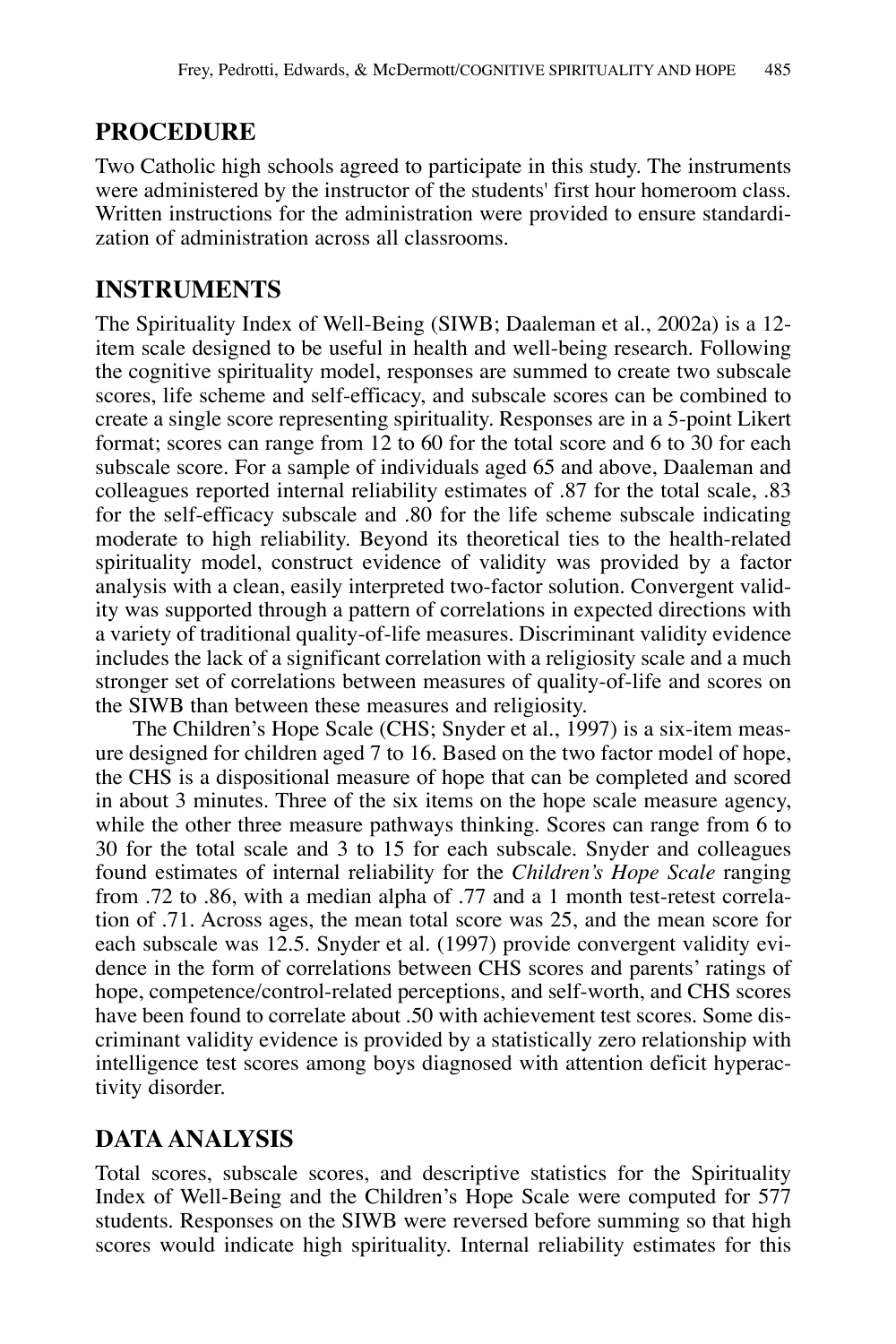sample and correlations between full scale and subscale scores on the SIWB and the CHS were calculated. Because the scale had never been administered to children before this study, a factor analysis was performed on the SIWB and it was compared to the previous factor analysis for older adults reported in Daaleman et al. (2002a). Gender differences for the SIWB and its subscales were tested using a *t* test of independent means.

# **RESULTS**

Table 1 provides descriptive statistics, scale and subscale reliability estimates, and correlations between scale and subscale scores. Spirituality Index of Well-Being norms for this age group have not been established, but the means found in this study are significantly higher than those found by Daaleman, Frey, Wallace, and Studenski (2002b) in their elderly sample (Spirituality,  $M = 44.20$ ,  $SD = 6.55$ , Life Scheme,  $M = 21.54$ ,  $SD = 3.77$ , Self-Efficacy,  $M = 22.67$ ,  $SD =$ 3.59.) Coefficient alpha levels for the SIWB total scale and the two subscales indicate very good to excellent internal reliability in this sample. The coefficient alpha of .81 for the CHS total scale in our sample indicated good internal reliability, with lower, but acceptable estimates for the subscales. Performance on the Children's Hope Scale for this Catholic school sample was higher than published norms for the scale (Snyder et al., 1997) and the levels of hope in this sample and a discussion of the unique role hope might play in faith based educational communities have been presented elsewhere (McDermott et al., 2002).

Table 1. Descriptives, Internal Reliability, and Correlations between Spirituality and Hope

|                                                                                     | Hope<br>$\alpha = .81$<br>$M = 26.17$<br>$SD = 4.60$ | Agency<br>Subscale<br>$\alpha$ = .70<br>$M = 13.41$<br>$SD = 2.54$ | Pathways<br>Subscale<br>$\alpha$ = .74<br>$M = 12.76$<br>$SD = 2.57$ |
|-------------------------------------------------------------------------------------|------------------------------------------------------|--------------------------------------------------------------------|----------------------------------------------------------------------|
| Spirituality Index of Well-Being<br>$\alpha$ = .91, M = 47.81, SD = 8.88            | .40                                                  | .36                                                                | .36                                                                  |
| - Life Schema Subscale<br>$\alpha$ = .86, M = 23.29, SD = 5.07                      | .36.                                                 | .32                                                                | .32                                                                  |
| <b>Self-Efficacy Subscale</b><br>$\alpha$ = .84, <i>M</i> = 24.52, <i>SD</i> = 4.60 | .38                                                  | .34                                                                | .34                                                                  |

Note:  $N = 577$ ; All correlations are significant,  $p < .001$ .

#### **VALIDITY OF THE SPIRITUALITY INDEX OF WELL-BEING**

Correlations between scores on the total scales and among all subscales were statistically significant and in the same range, with the highest correlation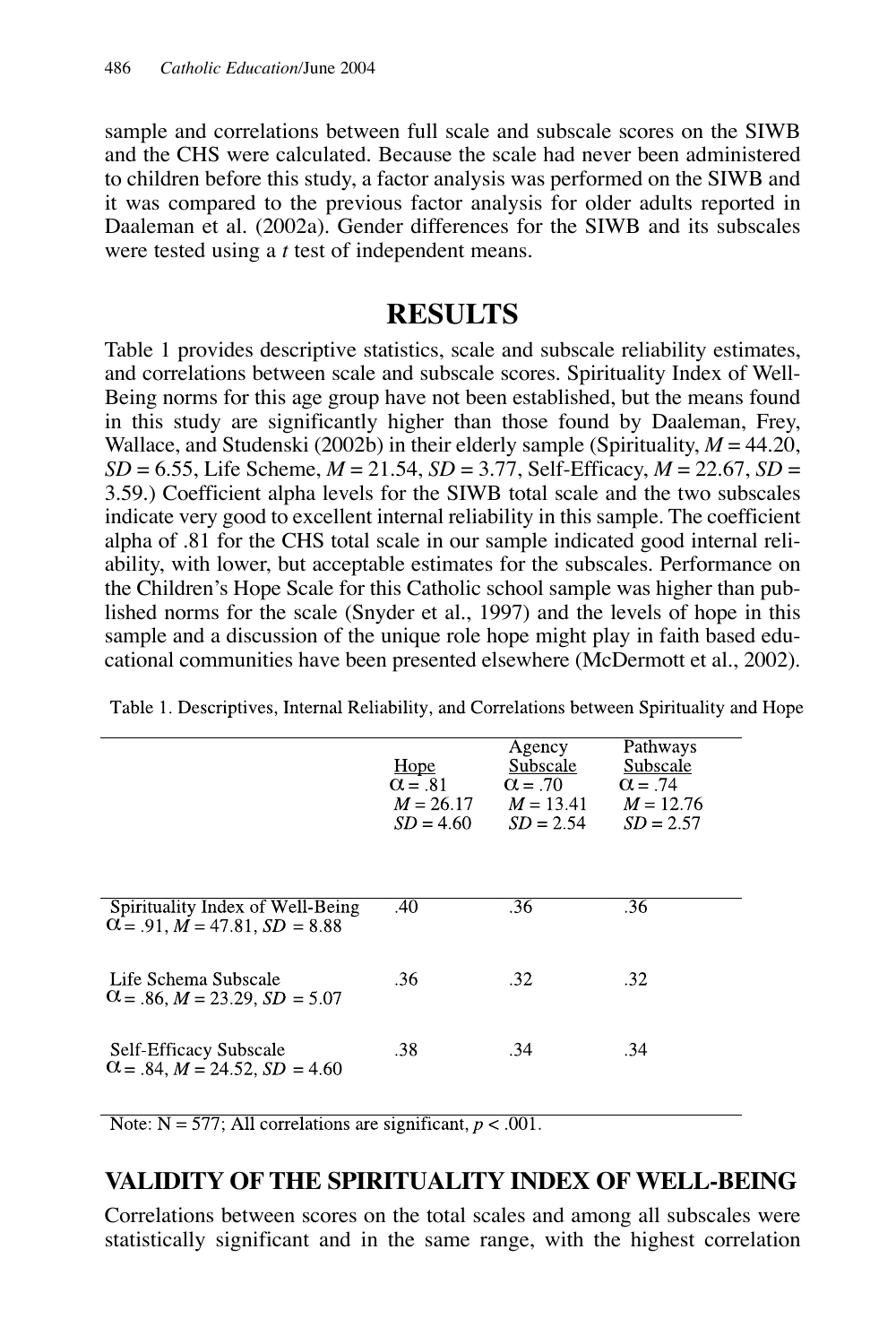found between the two full scales,  $r(575) = .40$ ,  $p < .001$ . All relationships were in the expected direction.

A maximum likelihood factor analysis of responses to the 12 SIWB items with varimax rotation produced two factors accounting for a substantial portion of the variance in responses (53.52%). After rotation, the eigenvalue for the self-efficacy factor was 3.66, accounting for 30.47% of the total variance. The eigenvalue for the life scheme factor was 2.77, accounting for 23.05% of the total variance. Both the pattern of item loadings from our sample of high school aged children and the loadings reported in the Daaleman et al. (2002a) study of an elderly population are presented in Table 2. Items operated similarly in the high school sample and the older sample, with items generally loading as expected for the two factor model. The primary exception was "I don't know who I am, where I came from, or where I am going" which on its face is a life scheme item, but cross loaded with self-efficacy, actually loading most strongly on that factor. One other item "I have a lack of purpose in my life" loaded above .5 on both factors, which was not found with the Daaleman et al. (2002a) sample.

|                                                                        | Self-Efficacy Factor |              | Life Scheme Factor |              |
|------------------------------------------------------------------------|----------------------|--------------|--------------------|--------------|
| Item                                                                   | Age<br>14-19         | Age<br>65-90 | Age<br>14-19       | Age<br>65-90 |
| 1. There is not much I can do to help<br>myself.                       | .79                  | .57          | .21                | .25          |
| 2. Often, there is no way I can<br>complete what I have started.       | .66                  | .68          | .25                | .25          |
| 3. I can't begin to understand my<br>problems                          | .66                  | .62          | .34                | .24          |
| 4. I am overwhelmed when I have<br>personal difficulties and problems. | .48                  | .56          | .36                | .32          |
| 5. I don't know how to begin to solve<br>my problems.                  | .54                  | .72          | .24                | .22          |
| 6. There is not much I can do to make a<br>difference in my life.      | .76                  | .61          | .22                | .27          |
| 7. I haven't yet found my life's purpose.                              | .21                  | .19          | .66                | .64          |
| 8. I don't know who I am, where I came<br>from, or where I am going.   | .58                  | .23          | .48                | .50          |
| 9. I have a lack of purpose in my life.                                | .53                  | .29          | .54                | .57          |
| 10. In this world, I don't know where I<br>fit in.                     | .42                  | .44          | .72                | .54          |
| 11. I am far from understanding the<br>meaning of life.                | .15                  | .17          | .71                | .60          |
| 12. There is a great void in my life at<br>this time.                  | .46                  | .33          | .58                | .56          |

Table 2. Factor Loadings for Spirituality Index of Well-Being

Note. Loadings for *Age 65-90* from Daaleman et al. (2002a).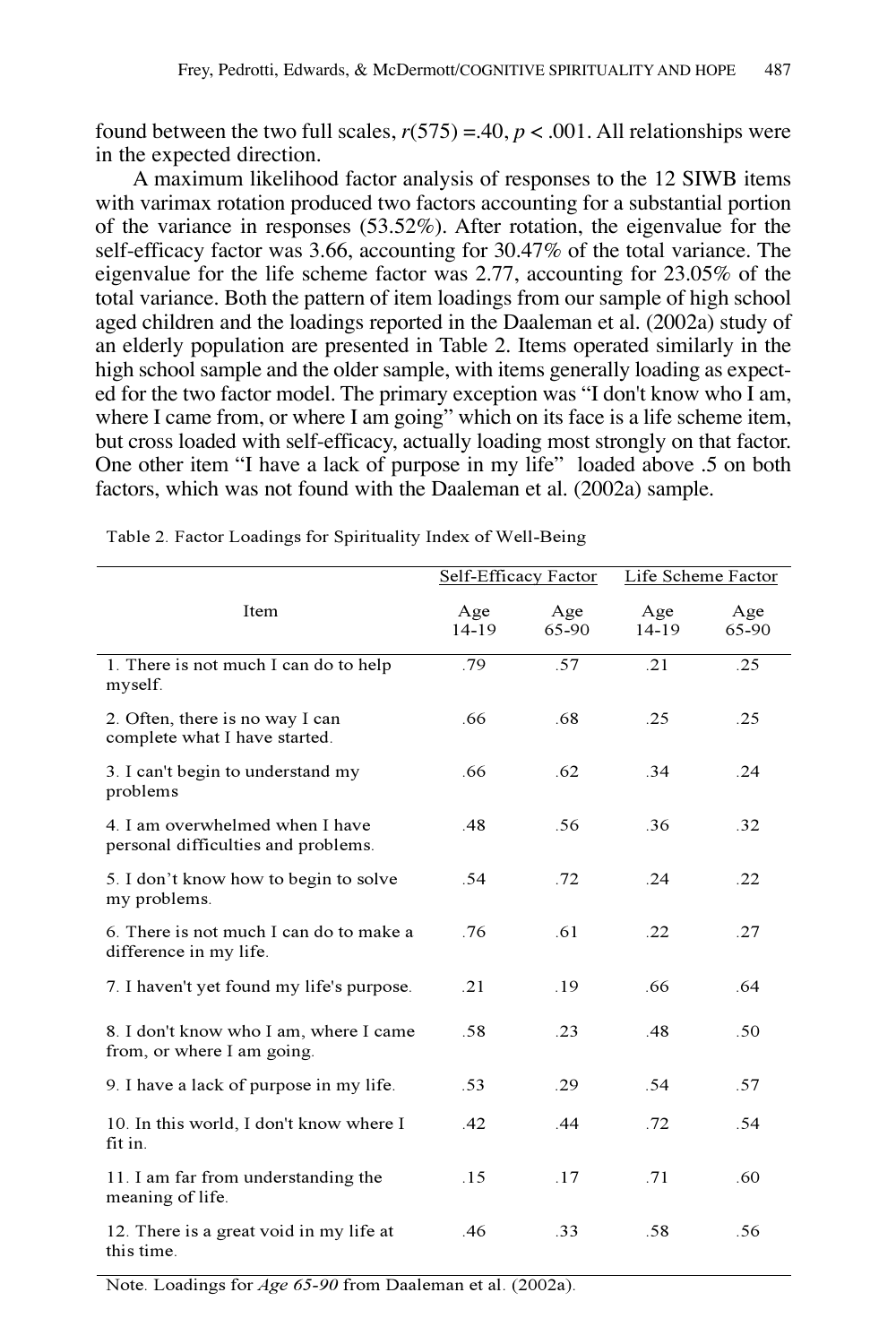Independent *t*-tests compared males and females on SIWB total scores, life scheme subscale scores, and self-efficacy subscale scores. Females (*M* = 23.72,  $SD = 4.77$ ) scored significantly higher on the life scheme subscale, *t*  $(575) = 2.17$ ,  $p = .030$ , than did males  $(M = 22.81, SD = 5.34)$ , with a small effect size,  $d = .18$ .

#### **DISCUSSION**

This study investigated levels of cognitive spirituality among Catholic high school students and also explored the relationship between cognitive spirituality and hope. As hope has been associated with a variety of positive constructs and outcomes (Snyder et al., 1991), it was expected that there would be a significant relationship between spirituality scores and hope scores. Results indicated that there were significant correlations between these measures, as well as significant correlations between each component of hope (agency and pathways) with each component of spirituality (life schema and self-efficacy). Additionally, a gender difference was found in the spirituality component of life scheme, with females scoring higher than males, indicating that they had a more coherent meaning-of-life framework.

The total correlation between spirituality scores and hope scores was .40, which indicates the expected moderate positive relationship. Though the correlations between the subscales with each other and with the full scale scores are slightly lower than .40, they are not statistically lower, and it is reasonable to treat the lower relationship estimates as due to lower internal reliabilities within the subscale. Correcting for attenuation due to less than perfect internal reliabilities on the scales and subscales suggests theoretical relationships between the constructs (estimates of relationships which exist among the constructs represented by the scores, not the scores themselves) as follows: Spirituality and Hope  $\approx$  .47, Self-Efficacy and Hope  $\approx$  .46, Life Scheme and Hope  $\approx$  .43, Agency and Spirituality  $\approx$  .45, Pathways and Spirituality  $\approx$  .44. It is not surprising that the self-efficacy component of spiritual well-being correlated relatively highly with hope scores, as self-efficacy and hope have been linked in other studies with correlations as high as .59 (Magaletta & Oliver, 1999). Hope and self-efficacy have been defined as separate, though overlapping, indicators of overall well-being. In the study by Magaletta and Oliver, the pathways subcomponent of hope, the agency subcomponent of hope, optimism, and self-efficacy were delineated as four unique contributors of variance to well-being. This study's finding of a moderate correlation supports the hypothesis that while hope and self-efficacy are associated, they are independent entities and are distinct aspects of well-being.

The life scheme component of spirituality generates a similar pattern of relationships in this study as that found with self-efficacy, which suggests that conclusions reached about the "independent-of-but-associated-with-hope" nature of self-efficacy, might apply to life scheme, as well. Additionally, the factor analysis data presented here, and found in the Daaleman and colleagues (2002a) study of an elderly population, supports the notion of self-efficacy and life scheme as distinct components.

The gender difference on the spirituality scale, with females showing high-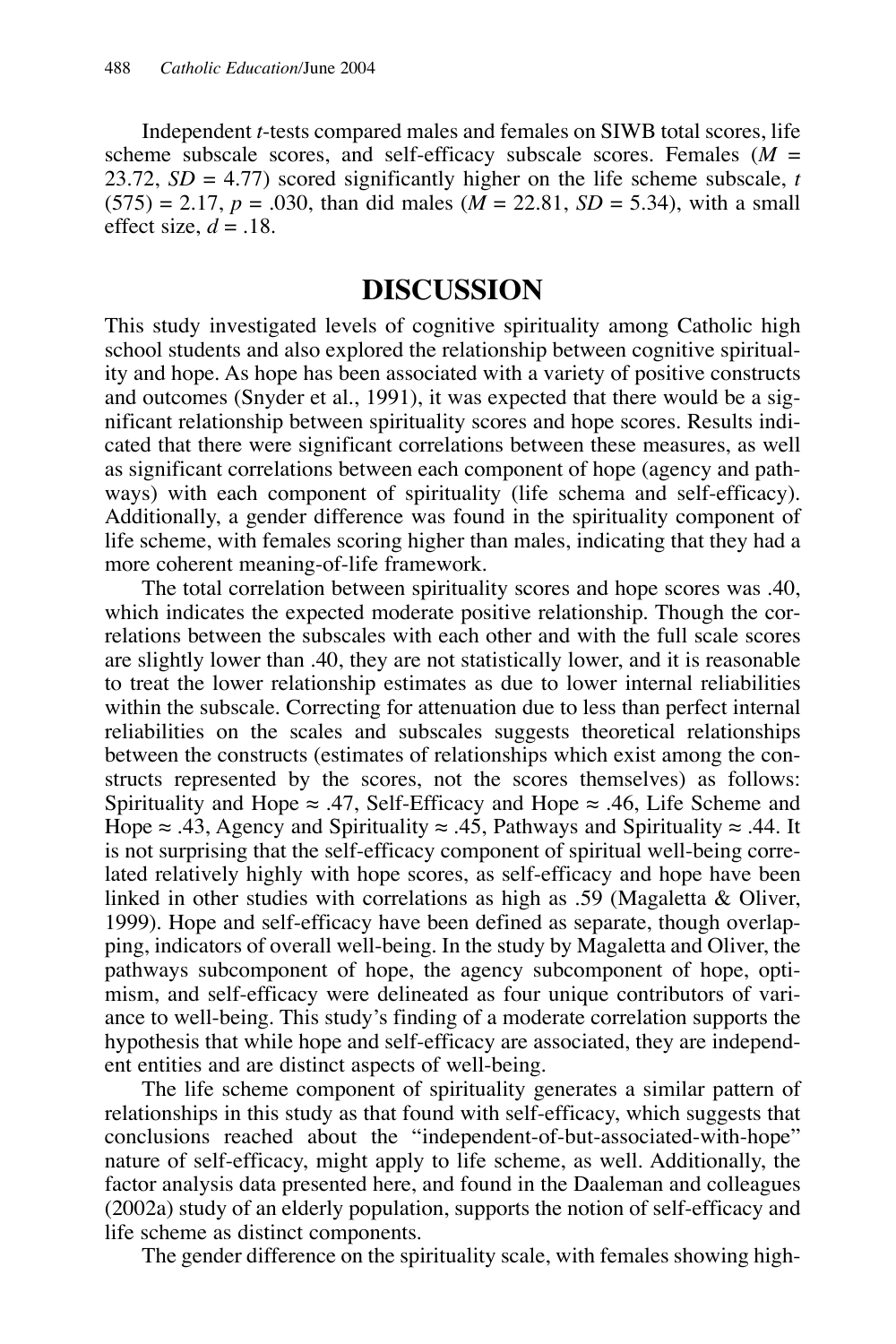er levels of life scheme, can also be found in the Daaleman et al. (2002b) data in their aged 65 years and older sample: Females,  $M = 22.20$ ,  $SD = 3.52$ , Males,  $M = 20.91$ ,  $SD = 3.90$ . In their sample, the effect size is slightly larger, *t* (272) = 2.88, *p* = .004, *d* = .25.

It is important to recognize the unique characteristics of the sample used in this study. Hope scores were higher in these Catholic students than the general population, and this sample is predominantly Caucasian and of lower socioeconomic status, so generalizations to other high school students of diverse ethnicities or different levels of socio-economic status may not be appropriate. Future studies in the schools should focus on both the psychometric characteristics of the Spirituality Index of Well-Being and the pattern of construct validity evidence of cognitive spirituality construct across populations.

Results of this study suggest a web of relationships among self-efficacy, meaning in life, willpower, and pathways thinking, and a meaningful link between the broader constructs of cognitive spirituality and hope. The study also provides validity evidence for the use of the Spirituality Index of Well-Being with this age group. While public school researchers may wish to measure spirituality among school children, the frequently religious basis to the concept, and scales used to measure it, often makes such research unfeasible because of separation-of-church-and-state concerns and other anxiety causing aspects to such research. The Spirituality Index of Well-Being provides a valid and theoretically sound alternative for educational researchers.

Pulitzer-prize winner Robert Coles (1990; 1999) has explored both the thoughts of children and the workings of the spiritual mind. Across cultures and religious denominations, he has reported that children reveal not only the constant struggle to understand God, but a broader inner drive to understand one's value and place. He sees spirituality as secular at its core, but powerful enough as a construct to contain the entirety of the common quest to know one's self, this world, and one's place in it. The conception of spirituality used in this study views the construct as an understanding of one's purpose and faith in one's abilities. This is consistent with Coles' spiritual child, Groome's (1999) wise child, Snyder and colleagues' (1991) hopeful child, and Catholic education's whole child.

This depiction of spirituality as a cognitive process is consistent with both the "sense of meaning, purpose, and power" approach to defining spirituality and the "educating the whole person" mandate of Catholic education. The level of cognitive spirituality, the gender difference with females reporting a more coherent sense of the meaning of life, and the relationships between aspects of cognitive spirituality and aspects of hope should have particular relevance for Catholic school personnel and researchers, and others interested in parochial education research, as both traits are consistent with a positive values approach to education. As McDermott and colleagues discuss more fully (2002), hope was found to be significantly higher for Catholic school students than has been found for students who attend public schools. The values of cognitive spirituality and hope are certainly consistent with the goals of Catholic education. More research focused on illuminating the relationship between hope and spirituality, especially as these concepts relate to self-efficacy, would help to validate the Spirituality Index of Well-Being and provide more insight into one of the important dimensions of Catholic education.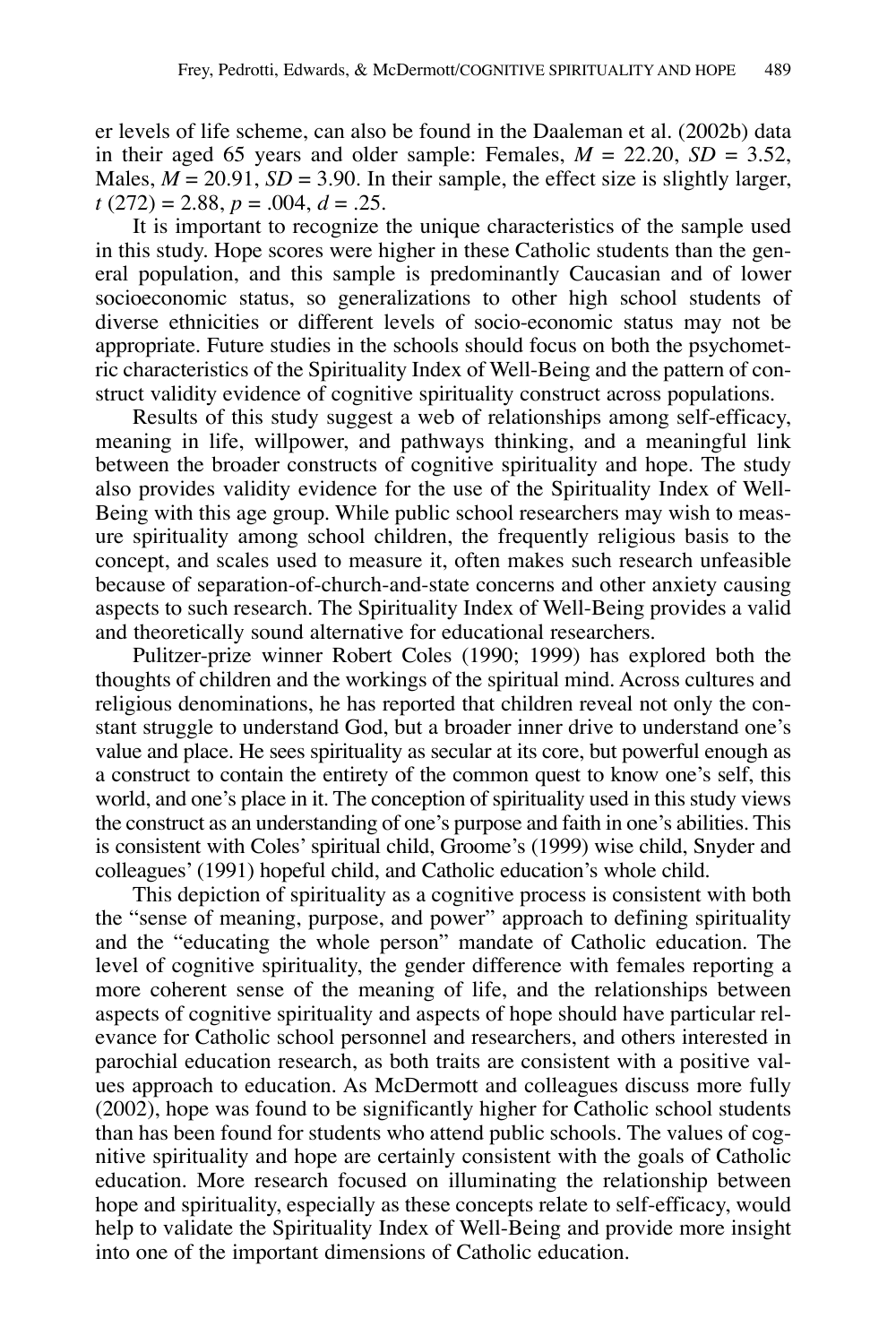#### **REFERENCES**

- Antonovsky, A. (1987). *Unraveling the mystery of health: How people manage stress and stay well*. San Francisco: Jossey-Bass Press.
- Bandura, A. (1997). *Self-efficacy: The exercise of control*. New York: WH Freeman Press.
- Benson, P. L. (1992). Religion and substance use. In J. F. Schumaker (Ed.), *Religion and mental health* (pp. 211-220). New York: Oxford University Press.
- Canda, E., & Furman, L. D. (1999). *Spiritual diversity in social work practice: The heart of helping*. New York: The Free Press.
- Coles, R. (1990). *The spiritual life of children*. Boston: Houghton Mifflin.
- Coles, R. (1999). *The secular mind*. Princeton, NJ: Princeton University.
- Cox, J. L. (1996). *Expressing the sacred: An introduction to the phenomenology of religion* (2nd ed.). Harare, Zimbabwe: University of Zimbabwe Publications
- Daaleman, T. P., Cobb, A. K., & Frey, B. B. (2001). Spirituality and well-being: An exploratory study of the patient perspective. *Social Science and Medicine, 53*(11), 119-127.
- Daaleman, T. P., Frey, B. B., Wallace, D., & Studenski, S. A. (2002a). The Spirituality Index of Well-Being: Development and testing of a new measure. *Journal of Family Medicine, 51*, 592.
- Daaleman, T. P., Frey, B. B., Wallace, D., & Studenski, S. A. (2002b). [The Spirituality Index of Well-Being: Development and testing of a new measure.] Unpublished raw data.
- Daaleman, T. P., Perera, S., & Studenski, S. A. (2004). Religion, spirituality, and health status in geriatric outpatients. *Annals of Family Medicine, 2*(1), 49-53.
- Doyle, D. (1992). Have we looked beyond the physical and psychosocial? *Journal of Pain and Symptom Management, 7,* 302-311.
- Ellison, C. G., & Levin, J. S. (1998). The religion-health connection: Evidence, theory and future directions. *Health Education and Behavior, 25*, 700-726.
- Frey, B. B., & Daaleman, T. P. (1999). Toward a patient-centered measure of spirituality. *The Behavioral Measurement Letter, 6*(2), 2-4.
- Furnham, A. (1994). Explaining health and illness: Lay perceptions on current and future health, the causes of illness, and the nature of the recovery. *Social Science and Medicine, 39*, 715-725.
- Ganzini, L., Johnston, W. S., McFarland, B. H., Tolle, S. W., & Lee, M. A. (1998). Attitudes of patients with amyotrophic lateral sclerosis and their caregivers toward assisted suicide. *New England Journal of Medicine, 339*, 967-973.
- Groome, T. H. (1999). Education for wisdom: Catholic education instills a wisdom for life. *Momentum, 30*(4), 23-25.
- John Paul II. (1991, December 2). Catholic schools have social value. *L'osservatore Romano* (English ed.), pp. 2, 9.
- John Paul II. (1998, September 16). Schools must help students learn moral values. *L'osservatore Romano* (English ed.), p. 1.
- King, M., Speck, P., & Thomas, A. (1994). Spiritual and religious beliefs in acute illness Is this a feasible area for study? *Social Science and Medicine, 38*, 631-636.
- Koenig, H. G. (Ed.). (1998). *Handbook of religion and mental health*. San Diego, CA: Academic Press.
- Koenig, H. G. (2000). Religion, spirituality, and medicine: Application to clinical practice. *Journal of the American Medical Association, 284*, 1708.
- Koenig, H. G., McCullough, M. E., & Larson, D. B. (2001). *Handbook of religion and health*. New York: Oxford University Press.
- Larson, D. B., Swyers, J. P., & McCullough, M. E. (Eds.). (1998). *Scientific research on spirituality and health: A consensus report*. Rockville, MD: National Institute for Healthcare Research.
- Levin, J. S. (1994). Religion and health: Is there an association, is it valid, and is it causal? *Social Science and Medicine, 38*, 1475-1482.
- Magaletta, P. R., & Oliver, J. M. (1999). The hope construct, will and ways: Their relations with self-efficacy, optimism, and general well-being. *Journal of Clinical Psychology, 55*, 539-551.
- Mauritzen, J. (1988). Pastoral care for the dying and bereaved. *Death Studies, 12*, 111-122.